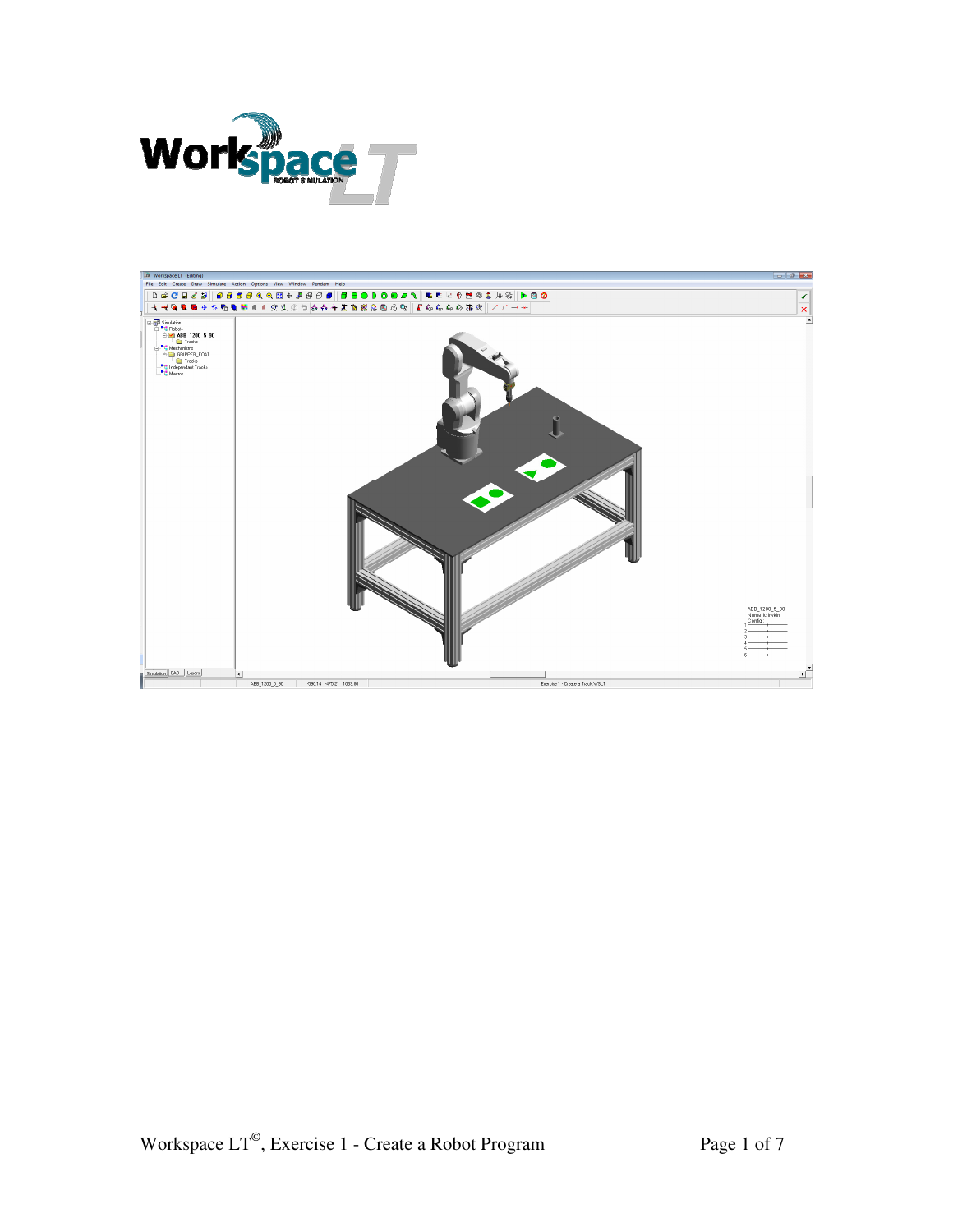

## **Exercise 1 - Create a Robot Program**

## **Objectives:**

- Create basic robot programs in simulation.
- Become familiar creating and using tool frames (TCP).
- Understand and use different types of robot motion types example linear, joint and circular.
- Understand and use different types of robot motion properties example velocities acceleration, deceleration, termination type and zoning or cornering.
- Create and utilize geometric points, referred to as GP's.

## **Materials;**

- Workspace  $LT^{\circ}$  simulation software.
- Workspace  $LT^{\degree}$  project file "Exercise 1 Create a Track.WSLT"
- Manual "Workspace  $LT^{\circ}$  User Guide.pdf".

**Helpful Hint;** Before starting this exercise, review the User Guide sections;

- 3 Workspace Lt Basics.
- 5.1 Robot Languages.
- 5.8 Using Geometry Points (GP's).
- 5.9 Using GP Paths.
- 5.11 Movement Types.
- 1) Procedure:
	- a) Open Workspace LT simulation software.
	- b) Open  $\mathbb{E}$  the project file "Exercise 1 Create a Track.WSLT".
	- c) Visually determine where the tool frame or TCP is located. Activate the "Tool Frame Display". On the tool bar and using the mouse  $\&$  select  $\boxed{\text{Options}}$ , from the drop down menu. Using the mouse  $\&$  select **Robot Utilities**  $\rightarrow$ , from the slide out menu, using the mouse  $\sqrt[k]{\text{select}}$  Robot options...  $\cdot$  Set the  $\sqrt[k]{\text{Test}}$  fool frame display and  $\alpha$ ccept  $\boxed{\alpha}$ .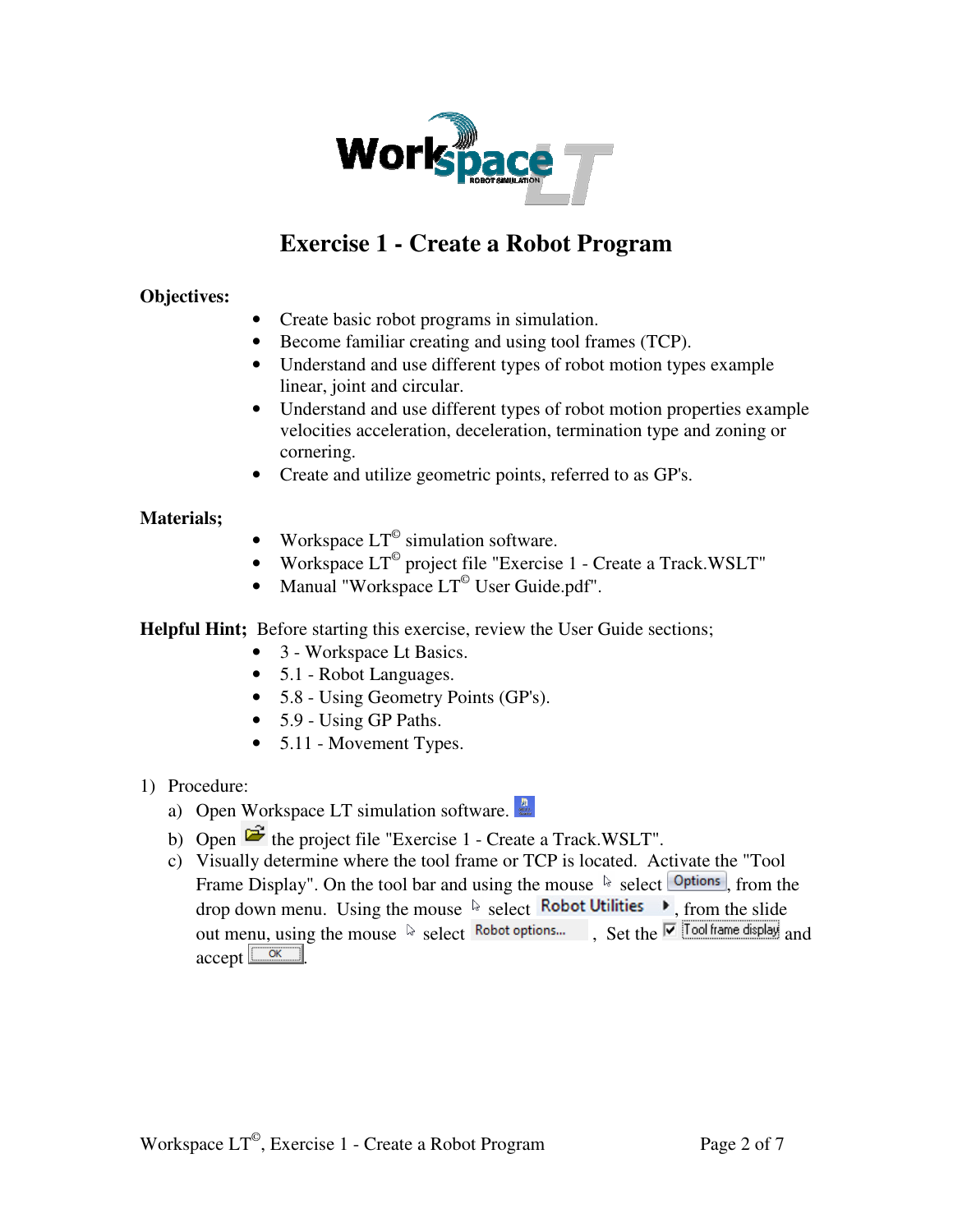

- d) The language Karel II uses "U-Tool" to define the tool frame. The U-Tool is a reference point from the center of the robot face plate. This point is used to calculate the movement of the robot with respect to a Teach Point (TP) or in simulation, a Geometric Point (GP).
- e) Place the U-Tool at the end of the pencil being held by to gripper or commonly referred to the "End Of Arm" (EOAT).
	- i) Place the mouse  $\&$  over the object labeled "PENCIL" and press the left button twice, this will select the pencil and is now active.
	- ii) The "Current Position" (CP) will be displayed at the end of the pencil with the Z direction of the CP pointing downward away from the face plate.
	- iii) Located on the tool bar, Select the icon "Place U-Tool at CP" function  $\Phi$ .
	- iv) The U-Tool is now located at the end of the pencil and in the same orientation as the CP.



CP position is displayed by the "green arrows" on the face plate indicating the "Z", direction.



The new U-Tool position displayed by the "green arrows" on the Pencil indicating the "X", "Y" and "Z" direction

- f) Test the tool frame by moving the robot using the follow CP Function.
	- i) Open the pendent by selecting the function  $\frac{\text{Pendant}}{\text{loaded}}$  located on the tool bar. The Pendent menu will appear.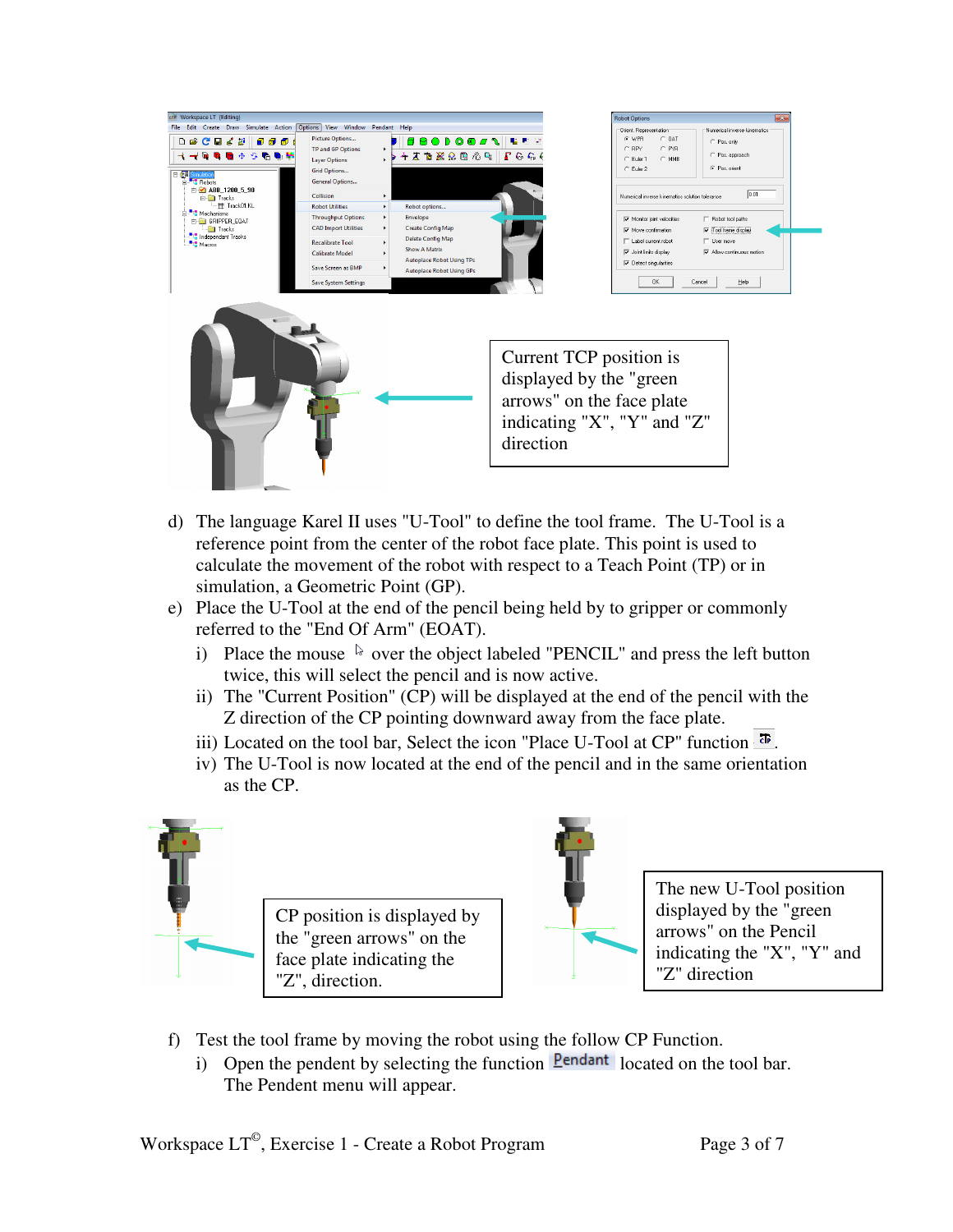- ii) Using the mouse  $\&$  select the check box labeled  $\boxed{\triangledown}$  FollowCP.
- iii) Move the robot by placing the CP in front of the robot. Do this by placing the mouse  $\lambda$  near the EOAT gripper and clinking the left mouse button.
- iv) The CP jump to this position and the Robot will follow placing the U-Tool at the new CP position.
- v) Once complete, remove the check from the check box by using the mouse  $\sqrt[k]{ }$ .



- g) Select the GP labeled "CIRCLE\_CLR"
	- i) Moving the mouse  $\&$  close to the GP labeled "CIRCLE\_CLR" found above the circle shaded green located on the table.
	- ii) Pressing the  $\Box$  Ctrl key + the center wheel of the mouse. This will select the GP and it will become active.
	- iii) This GP is at the beginning of a "GP Path". More information on GP Paths can be found in the Workspace LT - User Guide manual, section 5.8 - Using Geometry Points (GP's) and section 5.9 - Using GP Paths.
	- iv) Use the function "Move Along GP Path" by selecting the  $\hat{\mathbb{Q}}$  icon found on the tool bar. The robot will follow the circle pattern using the created U-Tool as a reference.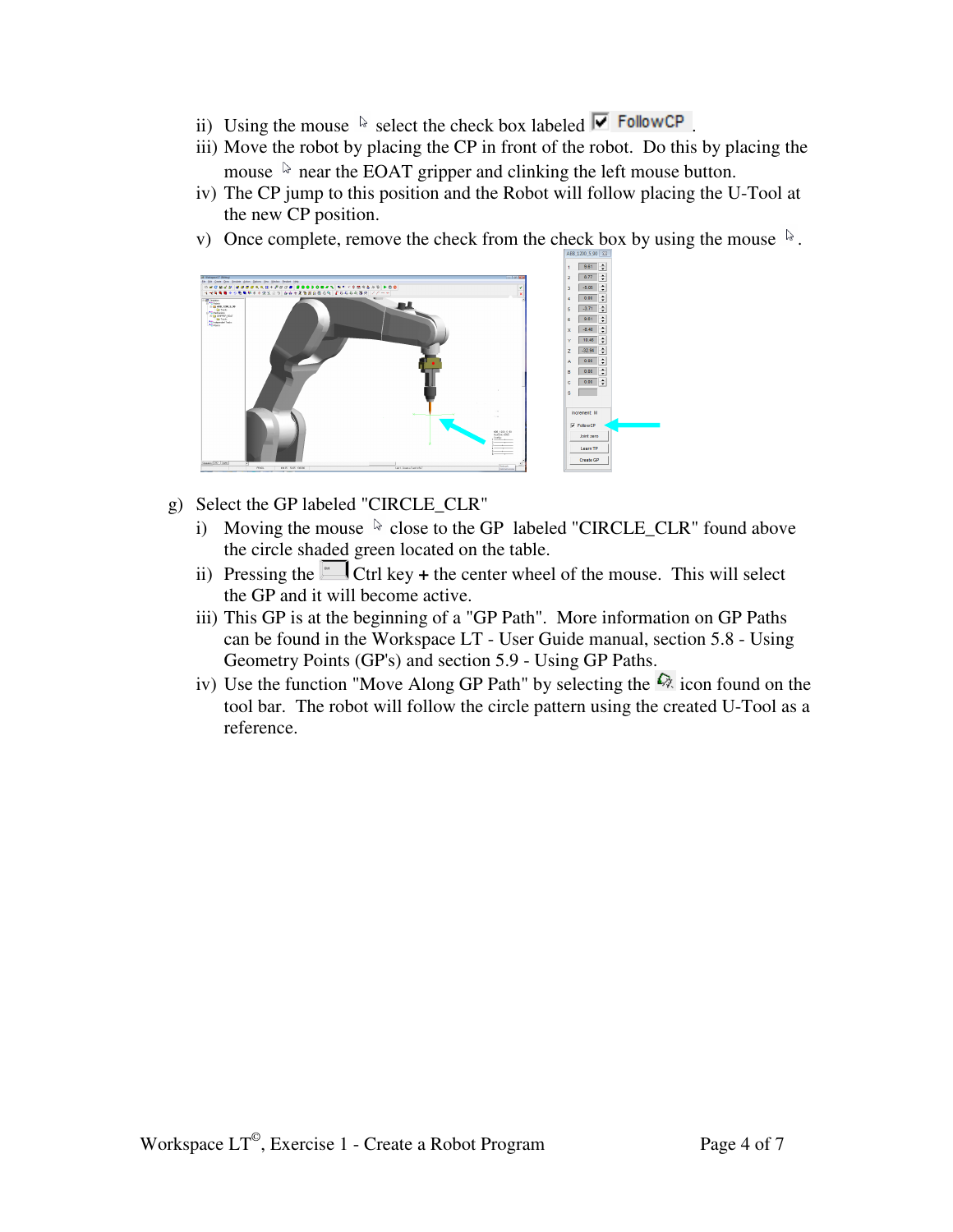

- h) Add a track (Robot program) using the default "Track Name" and "Language".
	- i) Hover the mouse  $\&$  over the **F** Tracks folder below the robot name  $\dot{m}$  ABB\_1200\_5\_90 in the simulation window. Press the right mouse key.
	- ii) A user menu will appear, using the mouse  $\sqrt[k]{\ }$  select Add Track.
	- iii) A user menu will appear  $\sqrt{\frac{|\text{Add Track}|}{\text{Add Track}}}$ . Use the default values for "Track Name", "Track01" and "Language", "KAREL 2".
	- iv) Using the mouse  $\sqrt[k]{\text{select}}$ .
	- v) A new track  $\stackrel{\text{def}}{=}$  Track01.KL will appear.

| List WORKSpace LT (Editing)                                                                                                                                                                                                                                          |                                                                                                                                       |                                                                                                                                                               |
|----------------------------------------------------------------------------------------------------------------------------------------------------------------------------------------------------------------------------------------------------------------------|---------------------------------------------------------------------------------------------------------------------------------------|---------------------------------------------------------------------------------------------------------------------------------------------------------------|
| File Edit Create Draw Simulate Action Options V                                                                                                                                                                                                                      |                                                                                                                                       | Workspace LT (Editing)                                                                                                                                        |
| <b>Decesalgggggg</b>                                                                                                                                                                                                                                                 |                                                                                                                                       | Edit Create Draw Simulate Action Option<br>File                                                                                                               |
| * * * <b>* * * * * * * * *</b> * *                                                                                                                                                                                                                                   |                                                                                                                                       | <b>D &amp; C B &amp; 2   0 6 6 6 9</b>                                                                                                                        |
|                                                                                                                                                                                                                                                                      | <b>Add Track</b>                                                                                                                      |                                                                                                                                                               |
| 日·信号 Simulation<br><b>B</b> - L Robots<br>$\rightarrow$ ABB 1200 5 90<br><b>Figure</b> Track<br><b>Add Track</b><br>E. Mechanisms<br><b>E-C</b> GRIPPEF<br><b>Import Track</b><br>Track <sub>ow</sub><br>Independant Tracks<br>$\blacksquare$ <sup>-1</sup> , Macros | Add new Track to Robot ABB 1200 5 90<br>Track Name:<br>Track01<br>Language:<br>KAREL 2<br>$\blacktriangledown$<br><b>OK</b><br>Cancel | 日 图 Simulation<br>白·Li Robots<br>$\rightarrow$ 200 5 90<br><b>E-</b> Tracks<br>$\pm$ Track01.KL<br>⊟"L <mark>"</mark> Mechanisms<br><b>FI-GO GRIPPER EOAT</b> |

- i) Record a Track.
	- i) Using the mouse  $\&$  select the newly created track and press the right mouse button to open the track edit dialogue box. Select  $\sqrt{\phantom{a}}$  Active to activate  $\overline{H}$  Track01.KL
	- ii) Repeat the mouse actions again to open the dialoge box a second time.
	- iii) Using the mouse  $\&$  select **Record Track**
	- iv) A warning message will open suggesting you save your model, select  $\sqrt{\frac{1}{12}}$ the project model will be saved.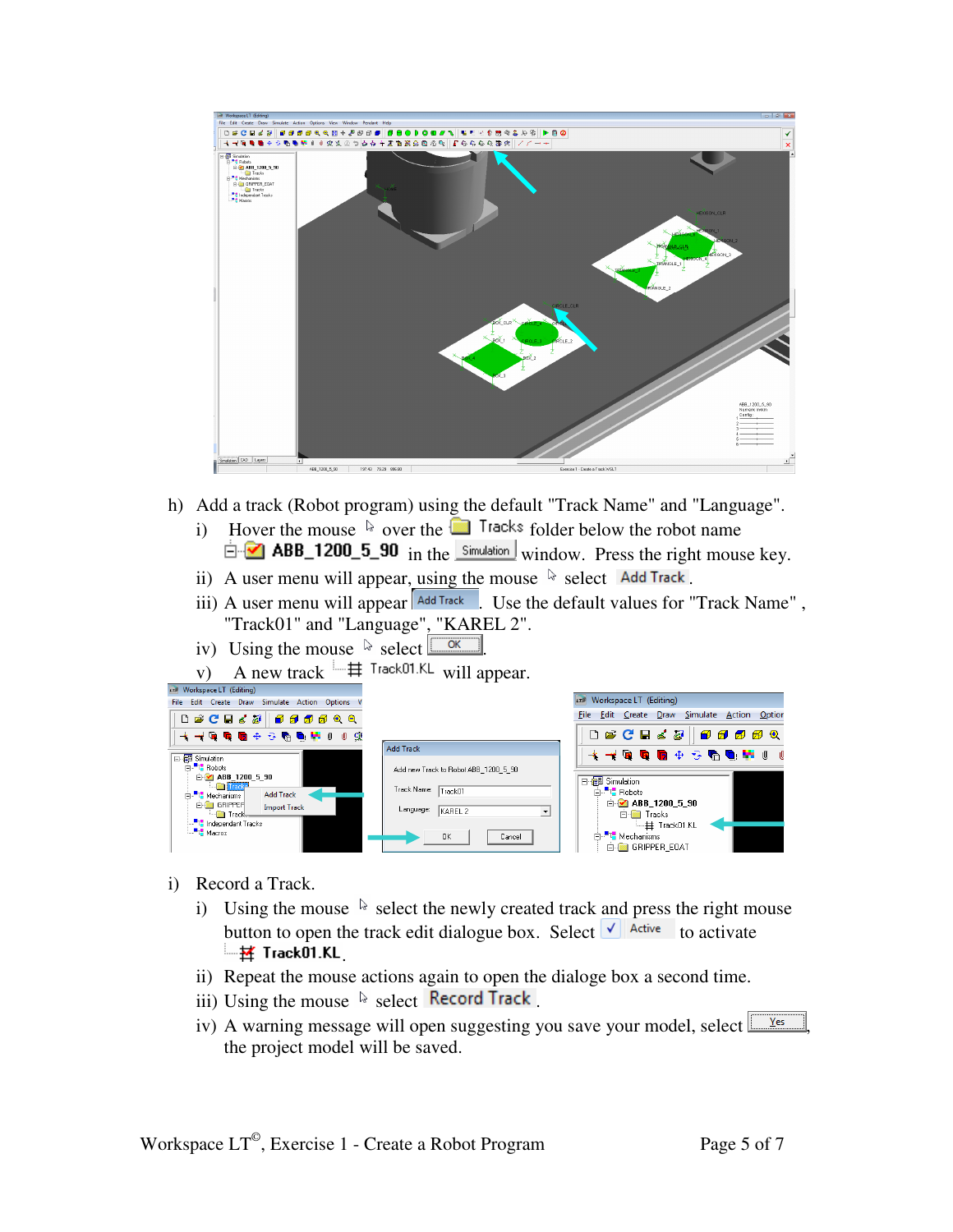- v) After the model has been saved, the menu will appear, select  $\Box$   $\Box$  Begin  $\Box$  The Action  $\Box$  menu box will change presenting more options.
- j) Using the mouse  $\sqrt[3]{ }$ , Select the Pencil at the end of the robot to begin the procedure of record the U-Tool previously created.
	- i) Select  $\frac{V \text{ variables}}{V \text{ variables}}$  to open the Variables  $\boxed{\text{3}}$  Menu box.
	- ii) Select  $\Box$  Place \$UTOOL at CP  $\Box$ . The tool frame will be recorded into your track and will be used to calculate robot positioning going forward.
- k) From the  $\overline{\text{Action}}$   $\overline{\text{Balance}}$  dialogue box select  $\overline{\text{Bobot Move Comments}}$  functions.
	- i) As previously completed, select the GP labeled "Circle\_CLR".
	- ii) From the Robot Move Commands  $\boxed{\boxtimes}$  menu box, select  $\boxed{\phantom{\text{MoveAlong GP Path}}\phantom{\footnotesize}}$ . The robot will move along the path outlining the circle.
	- iii) From the "Action" menu box select  $\Box$  End  $\Box$ . This will end the recording of the "Track01.KL" program.
- 1) Save the project model  $\blacksquare$ .
- m) Review the newly recorded track
	- i) Using the mouse select the track  $\frac{1-\frac{1}{2}}{\frac{1}{2}}$  Track01.KL twice, the text editor will open with the recorded track included.

| LT Workspace LT Editor - ABB 1200_5 90::Track01.KL (KAREL 2)                                                                                                                                                                                                                                                                                                                                                                                                                                                        | $\begin{array}{c c c c c c c c c} \hline \multicolumn{3}{c }{\mathbf{C}} & \multicolumn{3}{c }{\mathbf{C}} & \multicolumn{3}{c }{\mathbf{X}} \end{array}$ |
|---------------------------------------------------------------------------------------------------------------------------------------------------------------------------------------------------------------------------------------------------------------------------------------------------------------------------------------------------------------------------------------------------------------------------------------------------------------------------------------------------------------------|-----------------------------------------------------------------------------------------------------------------------------------------------------------|
| File Edit Search Options                                                                                                                                                                                                                                                                                                                                                                                                                                                                                            |                                                                                                                                                           |
| ●▲☆咱最心                                                                                                                                                                                                                                                                                                                                                                                                                                                                                                              |                                                                                                                                                           |
| PROGRAM Track01<br>Workspace LT KAREL 2 Program for ABB 1200 5 90 Robot                                                                                                                                                                                                                                                                                                                                                                                                                                             |                                                                                                                                                           |
| BEGIN<br>SUSEMAXACCEL=TRUE<br>%INCLUDE Track01#<br>$SUTOOL = POS(0, 0, 208, 0, 0, 0, \cdot)$<br>WITH SMOTYPE=Joint, STERMTYPE=FINE, SSPEED=100<br>MOVE TO CIRCLE CLR<br>WITH \$MOTYPE=Linear, \$TERMTYPE=FINE, \$SPEED=100<br>MOVE TO CIRCLE 1<br>WITH SMOTYPE=Circular, STERMTYPE=FINE, SSPEED=100<br>MOVE TO CIRCLE 3 VIA CIRCLE 2<br>WITH SMOTYPE=Circular, STERMTYPE=FINE, SSPEED=100<br>MOVE TO CIRCLE 1 VIA CIRCLE 4<br>WITH SMOTYPE=Linear, STERMTYPE=FINE, SSPEED=100<br>MOVE TO CIRCLE CLR<br> END Track01 |                                                                                                                                                           |
| Column: 1   Insert Mode<br>Line: 1                                                                                                                                                                                                                                                                                                                                                                                                                                                                                  |                                                                                                                                                           |

- n) Explanation of the code:
	- i) \$UTOOL=POS(0,0,208,0,0,0,'')
		- The UTOOL is positioned with respect to the robot face plate as;
- $X=0$ mm,  $Y=0$ mm,  $Z=208$ mm and Roll=0°, Pich=0°, Yaw=0°.
	- Note: Role, Pitch and Yaw is the same attitude as an aircraft while in flight.
	- ii) WITH \$MOTYPE=Joint, \$TERMTYPE=FINE, \$SPEED=100
		- MOVE TO CIRCLE\_CLR
		- The motion type is "Joint". This is considered the fastest motion type. It follows the easiest path for the robot to follow and is based on axis angles. This motion will not result in a straight line and is only used in open space. Caution must be taken when using Joint type motions.